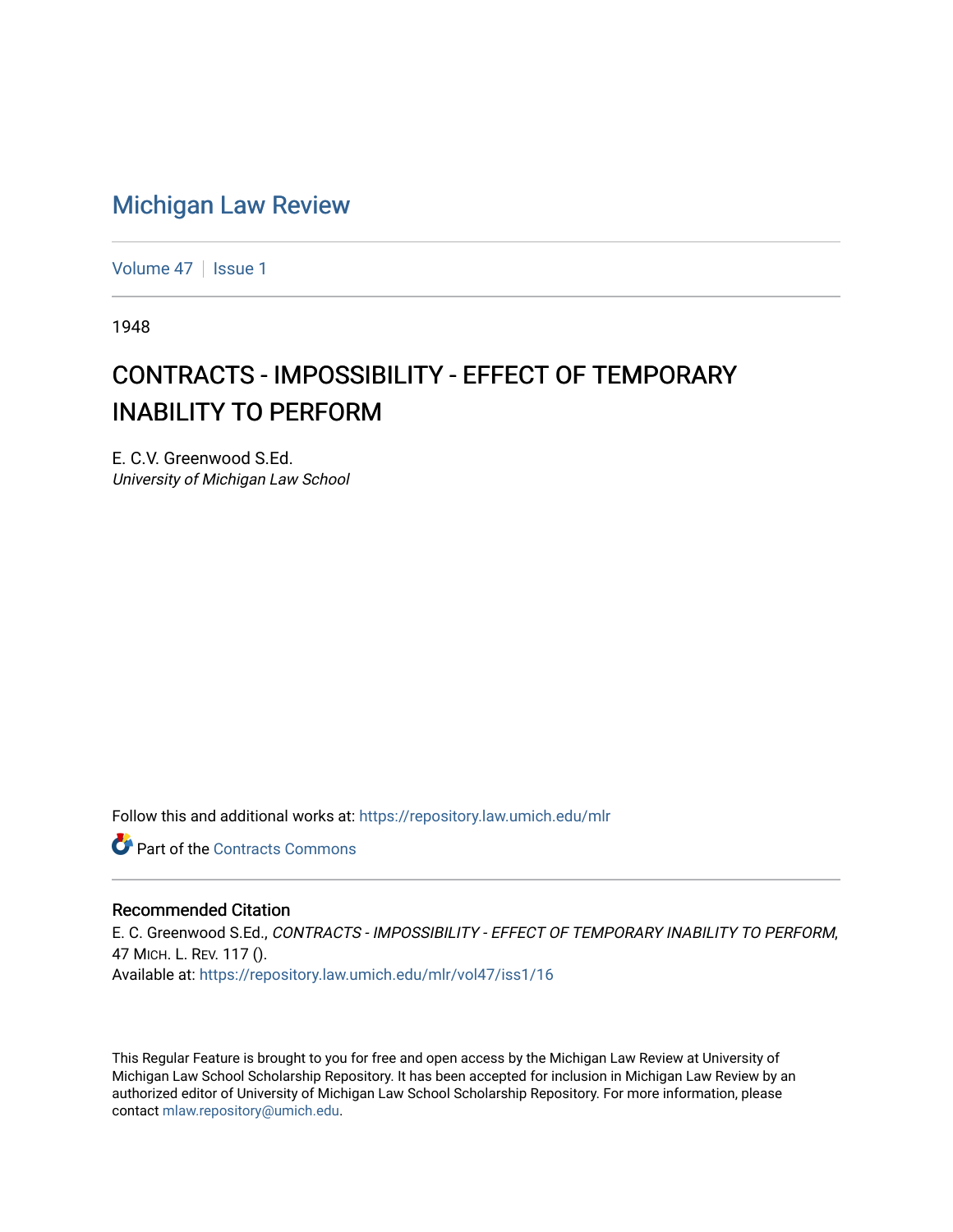, CONTRACTS --- IMPOSSIBILITY --- EFFECT OF TEMPORARY INABILITY TO PERFORM-On August 16, 1940, plaintiff village and defendant corporation entered into a contract under which defendant agreed to build for plaintiff an electric plant and distribution system. This contract contained two provisions that became significant in the light of the litigation that ensued:  $(1)$  a not uncommon provision for extension of time beyond the 180 days allotted for performance, in case of delay caused by the fault of the plaintiff, or by the fault of neither party, and (2) a provision for postponement of the commencement of performance until after termination favorable to plaintiff of a pending suit for declaratory judgment brought against plaintiff by a corporation claiming an electric service franchise to serve plaintiff until September, 1944. In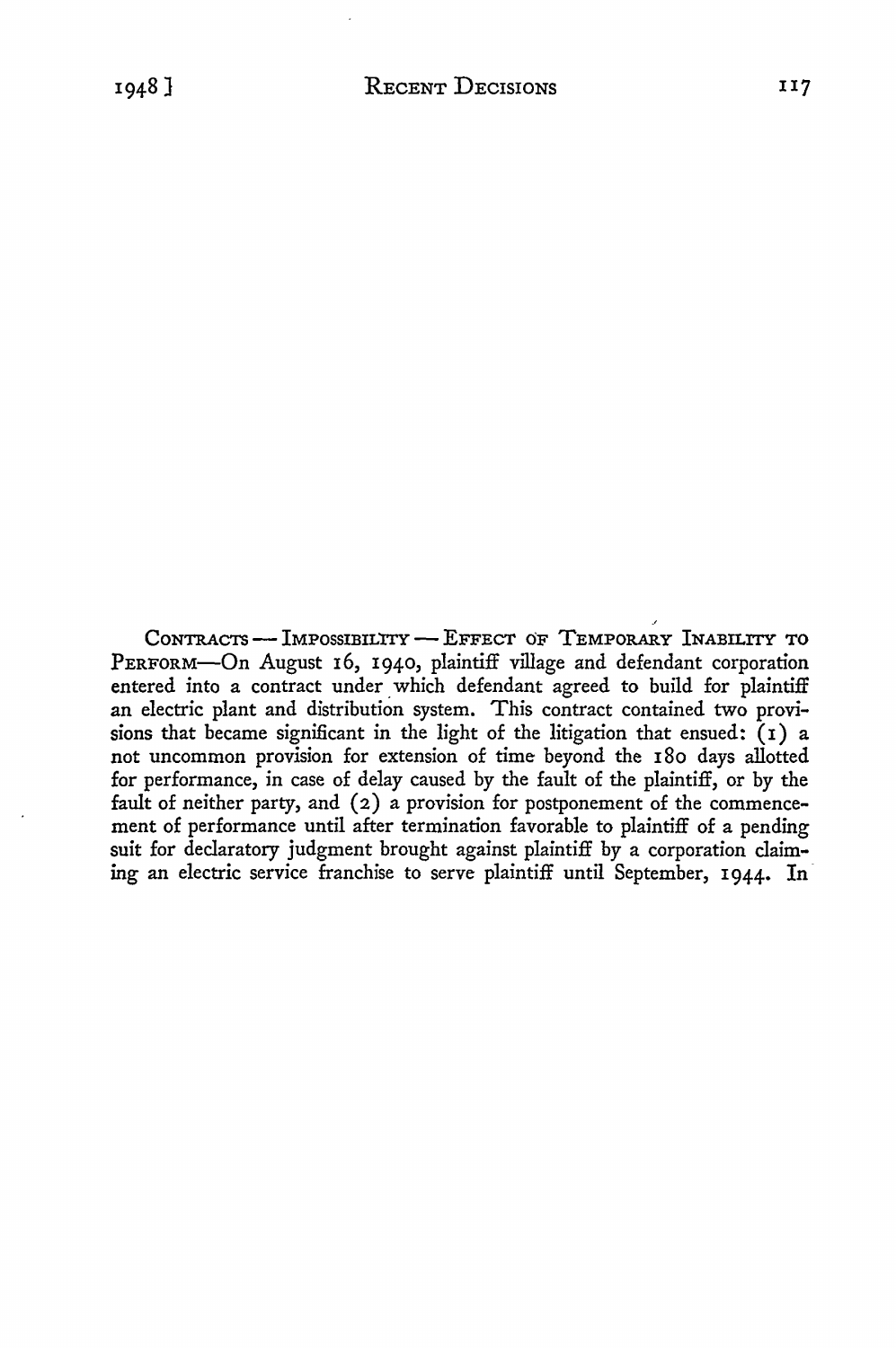case of termination of this suit in a manner unfavorable to plaintiff, the construction contract with defendant was to be void. Work was never commenced on the construction contract. When in March, 1942, the plaintiff had won the franchise suit, inability to obtain preference rating certificates from the War Production Board made performance of the construction contract illegal until December, 1945. Plaintiff then brought suit for a declaratory judgment to rule that the contract was still in full force and effect and that under provision ( 1), above, the intervention of wartime restrictions merely suspended, but did not discharge defendant's obligations under the contract. The trial court rested heavily on provision (2) above and ruled that this provision showed the intention of the parties that delay without fault for any reason beyond September, 1944 -should discharge the contract. On appeal, *held* affirmed. The appellate court rejected full reliance on provision  $(2)$ , but used this provision as one factor pointing to a decision that the temporary impossibility arising in this case was serious enough to discharge the contract. *Village of Minneota v. Fairbanks, Morse* & *Co.,* (Minn. 1948) 31 N.W. (2d) 920.

When performance of a contract is rendered temporarily impossible by an intervening act of sovereignty, there is usually little question that obligations of performance are at least suspended.<sup>1</sup> But it is quite another question whether or ,not in a given case the delay is serious enough to merit a holding of discharge.<sup>2</sup> As in cases of permanent impossibility, courts face the question of whether the risks of changed circumstances arising out of the delay would have been assumed by the parties if such a delay had been contemplated.<sup>3</sup> The question is particularly challenging where, as in the principal case, the contract was made at a time when the prospects of war were not wholly obscure.<sup>4</sup> The courts have struggled to find a test or series of tests that would aid in deciding whether in a given case the contract is discharged or merely suspended. Many courts and leading text writers have settled on the view that the result depends

<sup>1</sup> 4 WILLISTON, CONTRACTS, rev. ed., § 1957 (1938) and cases cited therein; GRISMORE, CONTRACTS, § 174 (1947).

<sup>2</sup> "Temporary impossibility of such character that if permanent it would discharge a promisor's entire contractual duty, has that operation if rendering performance after the impossibility ceases would impose a burden on the promisor substantially greater than would have been imposed upon him had there been no impossibility; but otherwise such temporary impossibility suspends the duty of the promisor to render the performance promised only while the impossibility exists." 2 CONTRACTS RESTATE-MENT, § 462 (1932). (Cited and relied on in the decision of the principal case). For a discussion by an English author of fact situations in which discharge is found, see Glanville Williams' introduction to McELROY, IMPOSSIBILITY OF PERFORMANCE xxxiii-xxxvii (1941).

<sup>3</sup> At first blush, it would appear that relief is being given in temporary impossibility cases for mere financial hardship resulting from a general increase in the price level, but the real question is whether or not the contractor would be expected to carry the risk of substantial change in the price level throughout the period of this type of delay. For a general discussion of this and related problems see Schroeder, "The Impact of War on Private Contracts,"  $42$  M1cH. L. REv. 603 (1944).

4 Referring to this aspect of the principal case, the court spoke of the overwhelming nature of the war, from a business point of view, and minimized the opportunities for effective foresight by the parties in 1940. Principal case at 926-927.